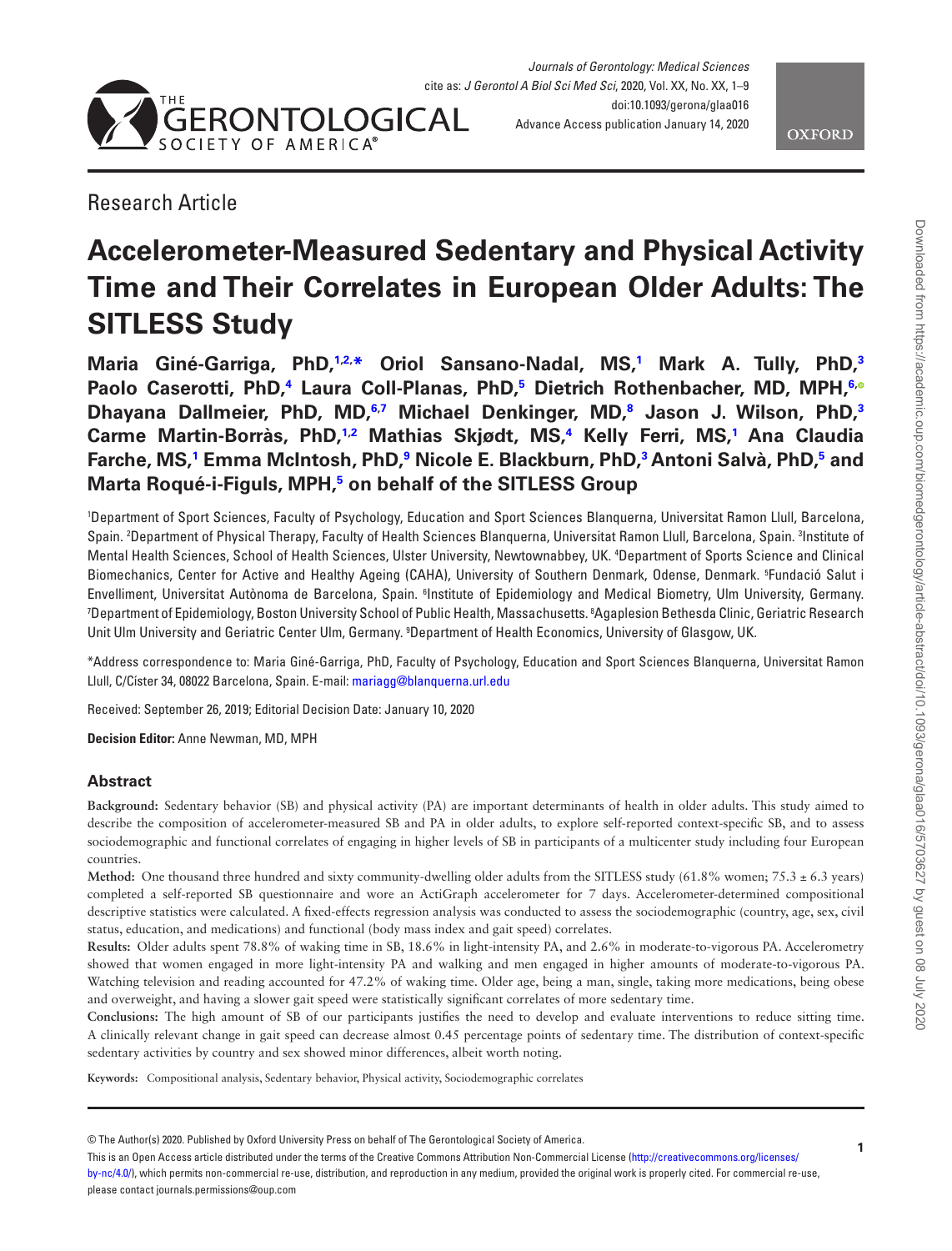Physical activity (PA) and sedentary behavior (SB) (any waking activity in a sitting, reclining, or lying posture where energy expenditure is <1.5 metabolic equivalents) [\(1\)](#page-6-0) are important determinants of health and quality of life in older adults ([2](#page-6-1)[,3\)](#page-6-2). Diseases associated with prolonged SB cost the UK public health system £0.8 billion in the 2016–2017 financial year ([4\)](#page-6-3). Prolonged SB throughout the day increases the risk of poor health, even in people who are moderately physically active  $(5,6)$  $(5,6)$  $(5,6)$ . However, some evidence suggests the observed risks of SB may not be completely independent of total PA levels ([7](#page-6-6)), as it is assumed that the reduction in PA on the one hand is accompanied by concomitant increases in SB on the other hand ([8](#page-6-7)). Older adults spend most of their waking day sitting ([9](#page-6-8)), placing them at increased risk for various detrimental health outcomes, among them all-cause mortality, metabolic syndrome, obesity, and cognitive health (10–12).

Most of the past research has relied on self-reported assessments of the time spent in sedentary activities. Both objective and self-reported measures have strengths and limitations. Self-reported tools can be subject to response bias (eg, recall bias) [\(13](#page-7-0)). For example, Harvey and colleagues [\(9\)](#page-6-8) found that the self-reported SB of older adults averaged 5.3 h/d, well below values recorded using accelerometry, which averaged 9.4 h/d. Objective measures such as accelerometers are unable to capture how the sedentary time is spent.

Self-report instruments to assess PA have mainly focused on moderate-to-vigorous PA (MVPA) as these activities are more regimented and therefore easier to remember [\(14](#page-7-1)), and in line with international and national PA guidelines [\(15\)](#page-7-2). However, evidence is accumulating that older adults spend much more of their time in lower-intensity PA. In a recent study, objectively measured MVPA accounted for just 2% of the day in a large sample of older adults from the Netherlands. In contrast, the time spent in light-intensity PA (LPA) was 33% and time spent sedentary was 65% of their day [\(16](#page-7-3)). To date, efforts to increase PA in the population have also mainly focused on increasing MVPA ([17\)](#page-7-4). As accumulating evidence is suggesting that a higher level of LPA is associated with health benefits (18–20), it would appear logical that inactive adults should initially be encouraged to reduce SB and engage in any intensity of PA.

For a more detailed understanding of the relationship between PA and SB, it is necessary to know how the time spent in both behaviors is distributed across the day, and whether sex-related differences are worth exploring. The pattern of waking activity is made up of periods of SB, LPA, and MVPA interspersed throughout the day [\(21](#page-7-5)). SB is tightly linked in a zero-sum time-use relationship with overall PA ([22\)](#page-7-6); standing up from a chair results in increased PA, albeit typically of a low intensity. The evidence linking SB to poor health therefore suggests that health-related benefits may be acquired displacing prolonged sitting time with LPA throughout the day. It is widely thought that a greater understanding of the role of each PA and SB component in this age group is necessary to inform appropriate strategies to modify both behaviors, and should be assessed in a holistic way ([23\)](#page-7-7). Compositional analysis provides a new method to deal directly with the compositional nature of movement behavior. The amount of time spent on a behavior is meaningful only in light of the time spent on other behaviors and not on its own [\(21](#page-7-5)). In comparison to more traditional methods, compositional analysis eliminates collinearity problems and deals with the codependence between time spent in different movement behaviors ([21\)](#page-7-5). Even if the information contained in the movement behavior composition is relative and thus scale invariant, it can be normalized to any sum (such as 100 for percentages) without loss of information.

Different types of SB occur in a variety of situations for different purposes, including leisure, household, occupation, and transportation [\(24](#page-7-8)). Most health-based studies in older adults have focused on total sedentary time ([9](#page-6-8)[,25](#page-7-9),[26](#page-7-10)). However, knowing in which context SB is accumulated (eg, watching television, reading a book, sitting in any transport mode) as well as sex-related differences might be of use in targeting the best-suited strategies to decrease overall SB time. Also, being able to identify how SB and PA (LPA and MVPA) are interrelated and distributed across countries, age categories and other demographic and health factors is needed to identify the characteristics of older adults that could be targeted by preventive intervention efforts and aging research and by cross-European policies and guidelines (27–29).

Accordingly, the goals of this study were to (a) describe the composition of accelerometer-measured SB and PA time in a cohort of community-dwelling older adults from four European countries from the SITLESS study; (b) explore the context in which selfreported SB occurs in both men and women and across countries; and (c) assess the correlates of SB according to country or residence, age, sex, civil status, education level, number of current medications, body mass index (BMI), and gait speed.

#### **Method**

The SITLESS study is a multicenter pragmatic three-armed parallel randomized controlled trial. Community-dwelling older adults aged 65 years or older, with a score on the Short Physical Performance Battery (SPPB) of four or above ([30\)](#page-7-11), who were insufficiently active and/or reported high levels of SB [\(31](#page-7-12)), were recruited in study centers in Denmark, Spain, United Kingdom, and Germany according to their existing primary prevention pathways. Spain and the United Kingdom had 85.5% and 58.6% recruitment through primary health care professionals, respectively. In Denmark, the largest recruitment pathway was through existing preventive home visits (83.2%). In Germany, participants were mostly reached through invitation letters (76.8%). The study protocol can be found elsewhere [\(32](#page-7-13)). The present article uses data from the preintervention baseline assessments.

A total of 1,360 community-dwelling older adults (61.8% women;  $75.3 \pm 6.3$  years old) were analyzed at baseline. The study design was approved by the Ethics and Research Committee of each intervention site: The Regional Committees on Health Research Ethics for Southern Denmark (Denmark), the Ethics and Research Committee of Ramon Llull University (Spain), the Office for Research Ethics Committees in Northern Ireland (ORECNI; United Kingdom), and the Ethical Review Board of Ulm University (Germany). Participation was voluntary, and all participants signed informed consent before the start of the study.

#### Outcome Measures

Personal information regarding age, sex, civil status, educational background, medical conditions, and number of current medications was collected by means of a structured interview in the study centers. Weight and height were objectively measured by a trained researcher using a TANITA BC 420 and a SECA 213 portable stadiometer, respectively, to derive the participants' BMI. Gait speed was obtained from a 4-m walk test. Participants were asked to walk at their normal pace, and speed was calculated as distance in meters divided by time in seconds. Participants self-reported the number of hours spent sitting on a weekday and on a weekend day in different contexts using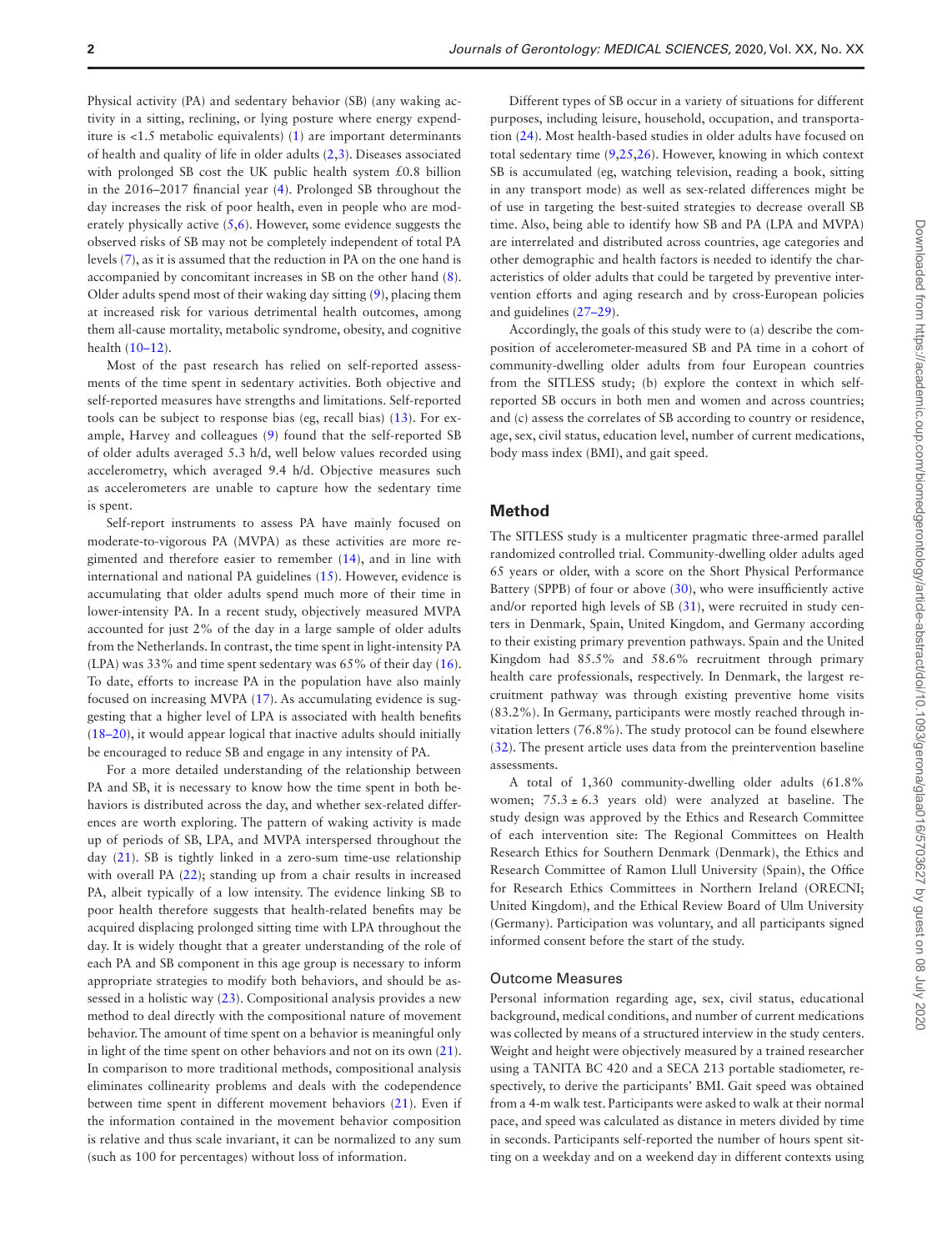the Sedentary Behavior Questionnaire (SBQ). Reliability and validity of the SBQ had been validated among overweight adults in a previous study ([33\)](#page-7-14); intraclass correlation coefficients were acceptable for all items and the total scale, and significant associations were found with the sitting time question of the International Physical Activity Questionnaire and BMI [\(33](#page-7-14)). Context-specific SBs included in the SBQ were as follows: watching television, playing computer or video games, sitting listening to music or radio, sitting and talking on the phone, doing paperwork or computer work, sitting reading a book or magazine, playing a musical instrument, doing artwork or crafts, and sitting and driving in a car, bus, or train.

Participants wore an ActiGraph wGT3X-BT triaxial accelerometer (ActiGraph, LLC, Pensacola, FL) on their dominant hip during waking hours for seven consecutive days, removing it only for water-based activities such as bathing or swimming and to sleep during the night. Participants recorded wear time in an activity diary. The devices were initialized to collect data at 30 Hz. To be included in the analysis, an accelerometer record needed to contain at least four valid days (including at least one weekend day), with a valid day defined as containing at least 600 minutes (10 h/d) of wear time as in previous studies [\(34\)](#page-7-15). Nonwear time was defined using a two-window system: a 90-minute window for checking for consecutive zero counts and another 30-minute upstream and downstream window for checking for more than 2 minutes of nonzero counts ([35\)](#page-7-16). Due to some participants wearing the ActiGraph during nighttime sleeping, a maximum daily wear time threshold was set at 19 hours using a pragmatic choice based on participants' diaries and sleep time duration recommendations for older adults ([36\)](#page-7-17). For participants meeting the selected threshold for maximum wear time the activity diary was used to determine whether the wear time by the software was similar to the activity diaries. For relevant participants, a log diary was used to determine daily wear time when awake.

SB was defined as <100 counts per minute (CPM), LPA as 100– 2019 CPM, and MVPA as  $\geq 2,020$  CPM ([37\)](#page-7-18) on the vertical axis. Daily step counts were also extracted. Values were normalized to the total wear time. Raw accelerometry data were analyzed using ActiLife v6.13.3 software with the normal filter and summarized into 10-second epochs, as have been recommended for estimation of SB in clinical older adult populations ([38\)](#page-7-19). Values were normalized against total wear time and the proportions of daily time spent in SB, LPA, and MVPA are presented.

#### Data Analysis

Baseline cross-sectional characteristics were presented descriptively as mean and *SD* for continuous variables or number and percentage for categorical variables.

Analyses followed the guide to compositional data analysis for SB, PA, and sleep research published by Chastin and colleagues [\(21](#page-7-5)). Accelerometer-determined compositional descriptive statistics including compositional geometric means for central tendency and variation matrices for dispersion were calculated among the overall study sample and also for each country's sample separately. Logratio plots with the three behaviors (SB, LPA, and MVPA) were generated to show the distribution of the sample compositions using the CoDaPack software 2.02.21 [\(39](#page-7-20)).

The composition of daily sedentary time according to sedentary activity was obtained crossing the context-specific distribution of self-reported sedentary time using the SBQ, with the percentage of daily sedentary time assessed with accelerometry. Descriptive results were presented for the overall sample, by country, and by sex.

To assess the covariates related to accelerometer-derived sedentary time, a linear regression analysis was conducted with covariables: country of residence, age, sex, civil status (single vs. other—in a relationship, widowed or, separated), education (primary vs. secondary vs. post-secondary), number of medications currently taken, category of BMI (obese when BMI is  $\geq 30$  kg/m<sup>2</sup> vs. overweight when BMI is 25–29.9 kg/m<sup>2</sup> vs. normal weight when BMI is  $18.5 - 24.9 \text{ kg/m}^2$ , and gait speed. The fixed-effects regression model included country as a cluster factor to take into account any potential correlation between participants in the same country, by setting up a diagonal covariance matrix structure for the residuals. The results were reported as unstandardized regression coefficients with 95% confidence intervals.

Statistical test significance was assessed at the usual 5% significance level. For the statistical analyses, STATA V13 software was used.

#### **Results**

Of the overall SITLESS participants  $(n = 1,360)$ , mean age was 75.3 (*SD* 6.3) years (range from 72.8 years in United Kingdom to 77.4 years in Denmark) and 840 (61.8%) were women ([Table 1](#page-3-0)). Half of the sample were married (52.6%), whereas 27.0% were widowed. Participants (53.2%) reported having completed secondary education, with German participants having the highest proportion at 71.6%, whereas Spanish participants had the lowest one (30.8%). Participants from Germany and Spain reported the highest number of medical conditions (3.5 [*SD* 2.1] and 3.4 [*SD* 2.2], respectively), and current medications ranged from 0 to 19 across all participants (mean 4.5). Gait speed was the slowest in German and Danish participants (1.0 [*SD* 0.2] m/s in both sites). Mean BMI was 28.9 (*SD* 5.2) kg/m2 . Self-reported SB did not differ between weekdays versus weekend days among the overall sample. The self-reported average mean hours per day in SB was 7.75 (*SD* 2.9).

#### Composition of Accelerometer-Measured SB and PA

Overall, participants spent 78.8% of daily awake time in SB, 18.6% in LPA, and 2.6% in MVPA (375 participants with less than 1%). Participants in Denmark showed the highest percentage of daily awake time in SB (81%), followed by participants from Spain (79.2%), Germany (78.4%), and the United Kingdom (76.5%). LPA ranged from 17.2% of waking time among participants from Denmark to 19.8% among participants in the United Kingdom. MVPA accounted for less than 4% of waking time across all four sites (Denmark 1.8%; Spain 2.3%; Germany 2.7%; and United Kingdom 3.7%). Accelerometry showed minimal differences by sex (data not in table), with women engaging in more LPA (19.7% [*SD* 5.6] vs. 16.6% [*SD* 5.5]) and walking (5,099 steps/day [*SD* 2,436.1] vs. 4,987 steps/day [*SD* 2,839.7]) and men engaging in higher amounts of MVPA (2.8% [*SD* 2.6] vs. 2.5% [*SD* 2.1]).

Participants in the United Kingdom took the highest mean number of daily steps with 5,839 (*SD* 2,985), with participants from Denmark taking the lowest (mean 4,420 [*SD* 2,410]).

[Figure 1](#page-3-1) shows the sample composition of time spent in SB, LPA, and MVPA for the whole sample, by means of a matrix of ternary plots with the three behaviors represented at a time. Ternary plots can be understood as the scatterplots of compositions. The overlap of points toward the SB corner indicates the highest data concentration in this behavior. The dispersion structure is represented by 99% and 95% normal-based probability regions around the compositional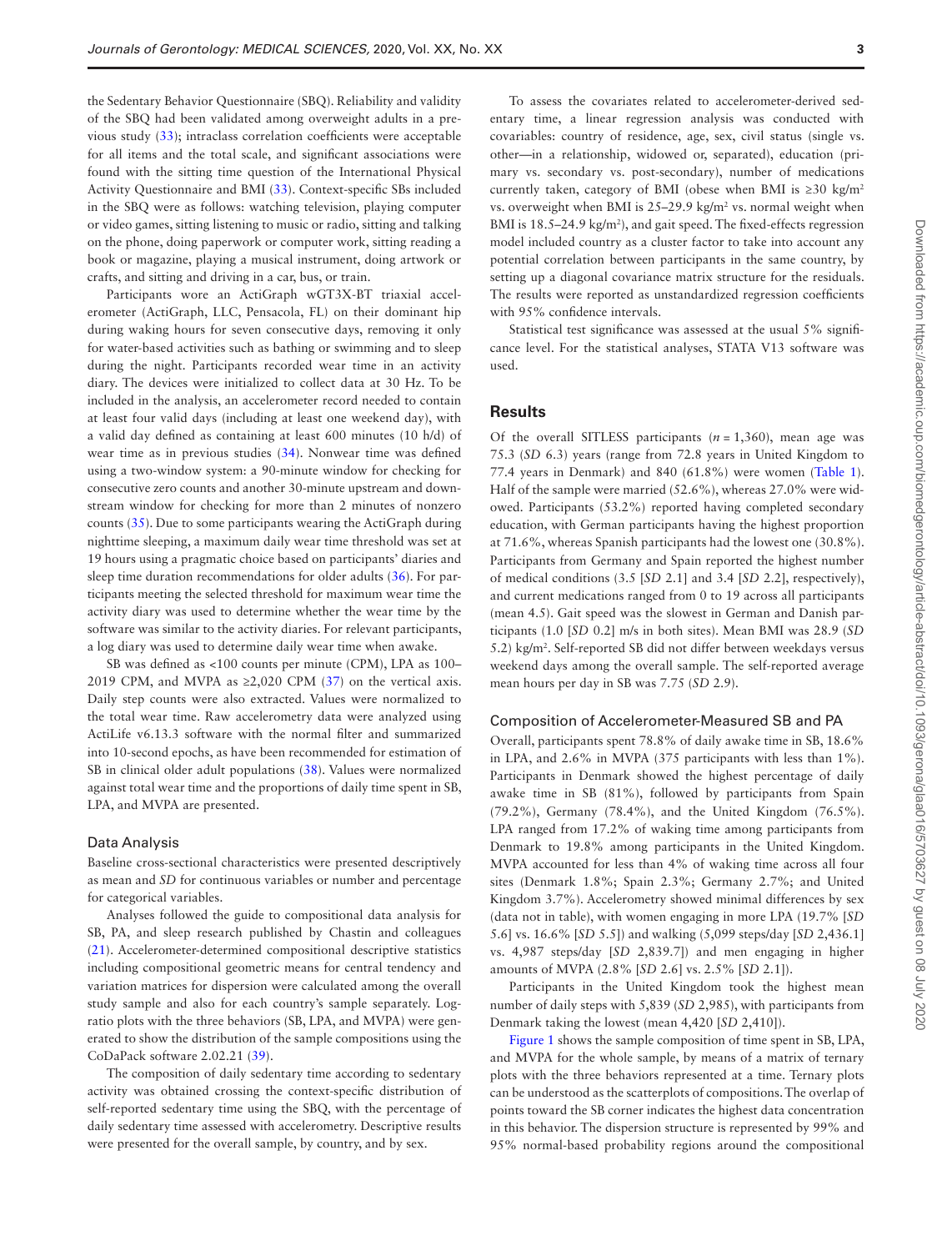<span id="page-3-0"></span>

|  | <b>Table 1.</b> Sociodemographic and Movement Behavior Characteristics of the Study Sample |  |  |  |
|--|--------------------------------------------------------------------------------------------|--|--|--|
|--|--------------------------------------------------------------------------------------------|--|--|--|

|                                     | Overall<br>$(n = 1,360)$ | Denmark<br>$(n = 338)$ | Spain<br>$(n = 356)$ | United Kingdom<br>$(n = 321)$ | Germany<br>$(n = 345)$ |
|-------------------------------------|--------------------------|------------------------|----------------------|-------------------------------|------------------------|
| Age, y, mean (SD)                   | 75.3(6.3)                | 77.4(5.7)              | 76.0(6.5)            | 72.8(5.7)                     | 74.8(6.2)              |
| Sex, $n$ (%) women                  | 840 (61.8)               | 197(58.3)              | 273 (76.7)           | 172(53.6)                     | 198 (57.4)             |
| Civil status, $n$ (%)               |                          |                        |                      |                               |                        |
| Single                              | 117(8.9)                 | 43 (13.0)              | 28(8.2)              | 19(6.0)                       | 27(8.3)                |
| Married/stable relationship         | 690 (52.6)               | 149 (45.2)             | 173 (50.9)           | 186(58.5)                     | 182(56.0)              |
| Widow/widower                       | 354 (27.0)               | 104(31.5)              | 111(32.6)            | 71(22.3)                      | 68 (20.9)              |
| Divorced                            | 147(11.2)                | 34(10.3)               | 28(8.2)              | 42(13.2)                      | 43(13.2)               |
| Unknown                             | 5(0.4)                   | 0(0.0)                 | 0(0.0)               | 0(0.0)                        | 5(1.5)                 |
| Education, $n$ (%)                  |                          |                        |                      |                               |                        |
| I do not know how to read or write  | 5(0.4)                   | 0(0.0)                 | 5(1.5)               | 0(0.0)                        | 0(0.0)                 |
| I know how to read and write        | 36(2.7)                  | 1(0.3)                 | 34(10.0)             | 0(0.0)                        | 1(0.3)                 |
| Primary education                   | 279(20.8)                | 97 (28.9)              | 151(44.3)            | 20(6.3)                       | 11(3.2)                |
| Secondary education                 | 712(53.2)                | 195(58.0)              | 105(30.8)            | 167(52.2)                     | 245(71.6)              |
| University                          | 303(22.6)                | 42(12.5)               | 45(13.2)             | 132(41.3)                     | 84 (24.6)              |
| Unknown                             | 3(0.2)                   | 1(0.3)                 | 1(0.3)               | 1(0.3)                        | 0(0.0)                 |
| Number of self-reported medical     | 2.9(2.1)                 | 2.9(1.8)               | 3.4(2.2)             | 1.9(1.7)                      | 3.5(2.1)               |
| conditions: mean (SD)               |                          |                        |                      |                               |                        |
| Number of current medications, mean | $4.5(0-19)$              | $4.0(0-14)$            | $4.0(0-17)$          | $4.9(0-19)$                   | $4.4(0-16)$            |
| (range)                             |                          |                        |                      |                               |                        |
| BMI, mean (SD)                      | 28.9(5.2)                | 27.4(5.0)              | 29.8(4.9)            | 29.0(5.1)                     | 29.3(5.6)              |
| BMI categories, $n$ (%)             |                          |                        |                      |                               |                        |
| Underweight and normal              | 301(22.3)                | 111(33.0)              | 54 (15.3)            | 68 (21.3)                     | 68 (19.7)              |
| Overweight                          | 555(41.1)                | 136(40.5)              | 140 (39.8)           | 131(41.1)                     | 148 (42.9)             |
| Obese                               | 496 (36.7)               | 89(26.5)               | 158 (44.9)           | 120(37.6)                     | 129 (37.4)             |
| Gait speed, mean (SD)               | 1.1(0.3)                 | 1.0(0.2)               | 1.1(0.3)             | 1.2(0.2)                      | 1.0(0.2)               |
| Self-report SB, h/d, mean (SD)      |                          |                        |                      |                               |                        |
| 7 d                                 | 7.75(2.9)                | 7.93(2.7)              | 7.46(3.3)            | 7.86(2.8)                     | 7.72(2.5)              |
| Weekday                             | 7.82(3.0)                | 7.85(2.8)              | 7.59(3.6)            | 8.08(3.1)                     | 7.78(2.6)              |
| Weekend day                         | 7.54(3.0)                | 8.13(2.9)              | 7.05(3.2)            | 7.30(2.8)                     | 7.62(2.7)              |
| Accelerometry <sup>a</sup>          | $n = 1,266$              | $n = 326$              | $n = 313$            | $n = 310$                     | $n = 317$              |
| % daily sedentary time              | 78.8 (7.0)               | 81.0(6.6)              | 79.2(6.6)            | 76.5(6.5)                     | 78.4 (7.4)             |
| % daily LPA time                    | 18.6(5.8)                | 17.2(5.6)              | 18.5(5.9)            | 19.8(5.2)                     | 18.9(6.1)              |
| % daily MVPA time                   | 2.6(2.3)                 | 1.8(1.8)               | 2.3(1.9)             | 3.7(2.6)                      | 2.7(2.2)               |
| Number daily steps, mean (SD)       | 5,056.0 (2,596.9)        | 4,420.1 (2,409.7)      | 5,225.7(2,302.8)     | 5,838.5 (2,985,3)             | 4,777.1 (2,439.5)      |
| MVPA daily counts, mean (SD)        | 2,945.3 (386.8)          | 2,915.3 (352.4)        | 2,844.7 (335.8)      | 3,062.3 (388.0)               | 2,961.1 (433.6)        |
| Daily wear time, h, mean (SD)       | 14.4(1.1)                | 14.5(1.1)              | 14.3(1.2)            | 14.3(1.1)                     | 14.3(1.2)              |

*Notes*: BMI = body mass index; LPA = light-intensity physical activity; MVPA = moderate-to-vigorous physical activity. <sup>2</sup>n of participants with valid accelerometry data.



<span id="page-3-1"></span>**Figure 1.** Ternary plots of the sample composition of time spent in sedentary behavior (X), light physical activity (Y), and moderate-to-vigorous physical activity (Z) for the whole sample (A) and for the whole sample centered (B).

center. These reflect that the highest variability is found in the direction of MVPA, with some variability toward the LPA.

The variability of the data is summarized in the variation matrix [\(Supplementary File 1\)](http://academic.oup.com/biomedgerontology/article-lookup/doi/10.1093/gerona/glaa016#supplementary-data) containing all pair-wise log-ratio variances. A value close to zero implies that the time spent in the two behaviors involved in the ratio (arranged by rows and columns) is highly

proportional. For example, the variance of log(SB/LPA) ranges from 0.138 to 0.206, which reflects the highest (proportional) relationship or codependence (not correlation in the usual sense) between two behaviors. On the other end, it can be observed that the highest log-ratio variances all involve MVPA, which shows that time spent in MVPA is the least codependent on the other behaviors (is independent of LPA and SB).

#### Self-report Context-Specific Sedentary Behavior

[Table 2](#page-4-0) shows the descriptive statistics of the proportion of time spent in context-specific SBs by participants of the four European countries and by sex. Watching television and reading were the context-specific SBs that accounted for most of the daily time in the four countries (34.8% and 12.4% respectively; ie, 47.2% of daily waking hours). Distribution of context-specific SBs was broadly similar across countries. The highest proportion of daily sedentary time was spent watching television, and Spain showed the highest percentage with 40.1% (*SD* 17.8), followed by Denmark (34.2% [*SD* 14.0]), Germany (33.8% [*SD* 15.1]), and the United Kingdom showing the lowest (31.7% [*SD* 12.9]). Distribution of activities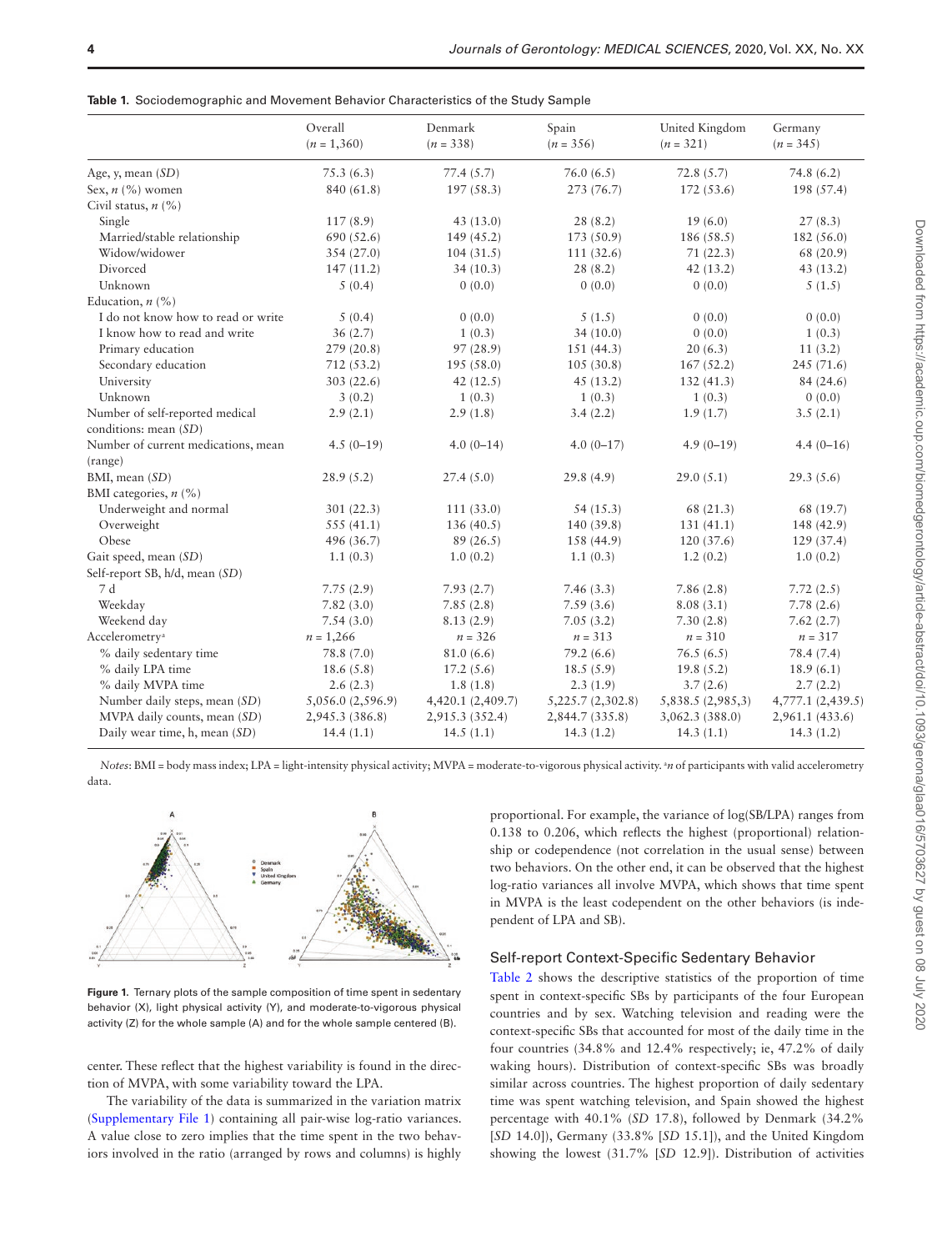<span id="page-4-0"></span>

|  | Table 2. Compositional Descriptive Statistics of the Percentage of Daily Time Spent in Context-Specific Sedentary Behaviors by Country |  |
|--|----------------------------------------------------------------------------------------------------------------------------------------|--|
|--|----------------------------------------------------------------------------------------------------------------------------------------|--|

|                                  | Overal <sup>a</sup><br>$(n = 1,230)$ | Denmark<br>$(n = 325)$ | Spain $(n = 284)$ | United Kingdom<br>$(n = 309)$ | Germany<br>$(n = 312)$ | Overall Men<br>$(n = 474)$ | Overall<br>Women<br>$(n = 756)$ |
|----------------------------------|--------------------------------------|------------------------|-------------------|-------------------------------|------------------------|----------------------------|---------------------------------|
| Daily %                          |                                      |                        |                   |                               |                        |                            |                                 |
| Watching television              | 34.8(15.3)                           | 34.2(14.0)             | 40.1(17.8)        | 31.7(12.9)                    | 33.8(15.1)             | 34.6(15.4)                 | 35.0(15.2)                      |
| Playing computer games           | 3.6(7.2)                             | 3.6(7.4)               | 3.6(7.3)          | 2.7(5.8)                      | 4.4(7.8)               | 2.9(6.6)                   | 4.1(7.5)                        |
| Sitting listening to music/radio | 5.7(7.9)                             | 6.2(8.5)               | 6.8(9.3)          | 5.3(6.8)                      | 4.6(6.6)               | 6.3(8.0)                   | 5.4(7.8)                        |
| Sitting and talking on the phone | 4.2(4.1)                             | 3.7(3.2)               | 4.6(5.3)          | 4.2(3.6)                      | 4.3(4.0)               | 3.4(3.3)                   | 4.7(4.4)                        |
| Doing paperwork                  | 6.6(9.3)                             | 7.5(8.8)               | 3.7(7.4)          | 7.4(9.4)                      | 7.4(10.7)              | 9.9(11.5)                  | 4.6(6.9)                        |
| Sitting reading                  | 12.4(9.2)                            | 14.0(9.8)              | 9.9(8.8)          | 10.3(7.6)                     | 15.1(9.3)              | 12.6(9.6)                  | 12.3(9.0)                       |
| Playing a musical instrument     | 0.4(2.0)                             | 0.5(2.6)               | 0.2(1.7)          | 0.5(2.0)                      | 0.4(1.6)               | 0.6(2.4)                   | 0.3(1.8)                        |
| Doing artwork or crafts          | 3.4(7.4)                             | 2.8(7.1)               | 5.0(8.5)          | 3.5(8.0)                      | 2.2(5.5)               | 1.3(4.5)                   | 4.6(8.5)                        |
| Sitting and driving in a car     | 7.7(6.5)                             | 8.3(6.4)               | 5.5(5.2)          | 10.6(7.4)                     | 6.2(5.3)               | 8.9(7.3)                   | 6.9(5.7)                        |

*Note*: <sup>a</sup>n of participants with valid accelerometry and Sedentary Behavior Questionnaire data.



<span id="page-4-1"></span>

by sex was similar, with some differences in activities such as doing paperwork (9.9% [*SD* 11.5] in men and 4.6% [*SD* 6.9] in women) and doing artwork or crafts (1.3% [*SD* 4.5] in men and 4.6% [*SD* 8.5] in women; [Figure 2\)](#page-4-1).

#### Correlates of Sedentary Time

Table 3 displays correlates of sedentary time according to the country of residence, age, sex, civil status, education, medication, gait speed, and BMI. Most of the variables had a weak association with daily sedentary time. Participants who were male (women = reference;  $\beta = 2.78$ ), those who declared themselves to be single (eg, had never been married or living with a stable relationship; not single = reference;  $\beta$  = 1.89), and those with upper-secondary education (education level, primary = reference;  $β = 1.54$ ) were more likely to be sedentary.

Sedentary time increased with age and number of medications taken, and it was also higher in participants with slower gait speed. For each 10-year increase in age over 65 years (the minimum to be included in the study), sedentary time increased two percentage points (2.3%). A clinically relevant change in gait speed of 0.1 m/s [\(40](#page-7-21)) translated into a change of 0.43 percentage points of sedentary

<span id="page-4-2"></span>

|                                         | Table 3. Mixed Linear Regression Analysis of Correlates of |  |  |
|-----------------------------------------|------------------------------------------------------------|--|--|
| Sedentary Time <sup>a</sup> per Country |                                                            |  |  |

|                                       | SITLESS Overall Sample ( $n = 1,360$ ) |                  |         |  |  |
|---------------------------------------|----------------------------------------|------------------|---------|--|--|
|                                       | B                                      | 95% CI           | p Value |  |  |
| Constant                              | 89.85                                  | (86.39, 93.32)   | $-.001$ |  |  |
| Site (Denmark = reference)            |                                        |                  |         |  |  |
| Spain                                 | $-0.22$                                | $(-1.25, -0.81)$ | .671    |  |  |
| United Kingdom                        | $-3.14$                                | $(-4.18, -2.10)$ | $-.001$ |  |  |
| Germany                               | $-2.95$                                | $(-3.97, -1.93)$ | $-.001$ |  |  |
| Age $(y)$                             | 0.23                                   | (0.17, 0.29)     | $-.001$ |  |  |
| Sex                                   |                                        |                  |         |  |  |
| Men (women = reference)               | 2.78                                   | (2.05, 3.52)     | $-.001$ |  |  |
| Civil status                          |                                        |                  |         |  |  |
| Single (not single $=$ reference)     | 1.89                                   | (0.67, 3.12)     | .002    |  |  |
| Education level (primary = reference) |                                        |                  |         |  |  |
| Secondary                             | 0.83                                   | $(-0.11, 1.77)$  | .084    |  |  |
| Higher                                | 1.54                                   | (0.39, 2.69)     | .009    |  |  |
| Number of current medications         | 0.36                                   | (0.24, 0.47)     | $-.001$ |  |  |
| $BMI (kg/m2) (obese = reference)$     |                                        |                  |         |  |  |
| Under or normal weight                | $-2.77$                                | $(-3.74, -1.80)$ | $-.001$ |  |  |
| Overweight                            | $-1.98$                                | $(-2.79, -1.17)$ | $-.001$ |  |  |
| Gait speed (m/s)                      | $-4.29$                                | $(-5.83, -2.75)$ | $-.001$ |  |  |

*Notes*: BMI = body mass index; CI = confidence interval; *SE* = unstandardized regression coefficients and standard errors. Likelihood test for the cluster component,  $p = .0098$ .

a Expressed as percentage of total wear time.

time. Compared with obese participants (obese = reference;  $\beta = 1$ ), those with who were overweight ( $\beta$  = -1.98) and normal weight ( $\beta$  = -2.77) were less sedentary.

The model accounted for within-country correlation of participants in the same site, which is not negligible as shown by the significant likelihood test comparing this model against a standard regression model with no clustering (*p* = .0098).

### **Discussion**

In 1,360 participants of a multicenter study including four European countries (the SITLESS study), we show that participants spent 78.8% of daily awake time in SB, 18.6% in LPA, and 2.6% in MVPA. Accelerometry showed minimal differences by sex with women engaging in more LPA and walking and men engaging in higher amounts of MVPA. Notably, we found that correlates of SB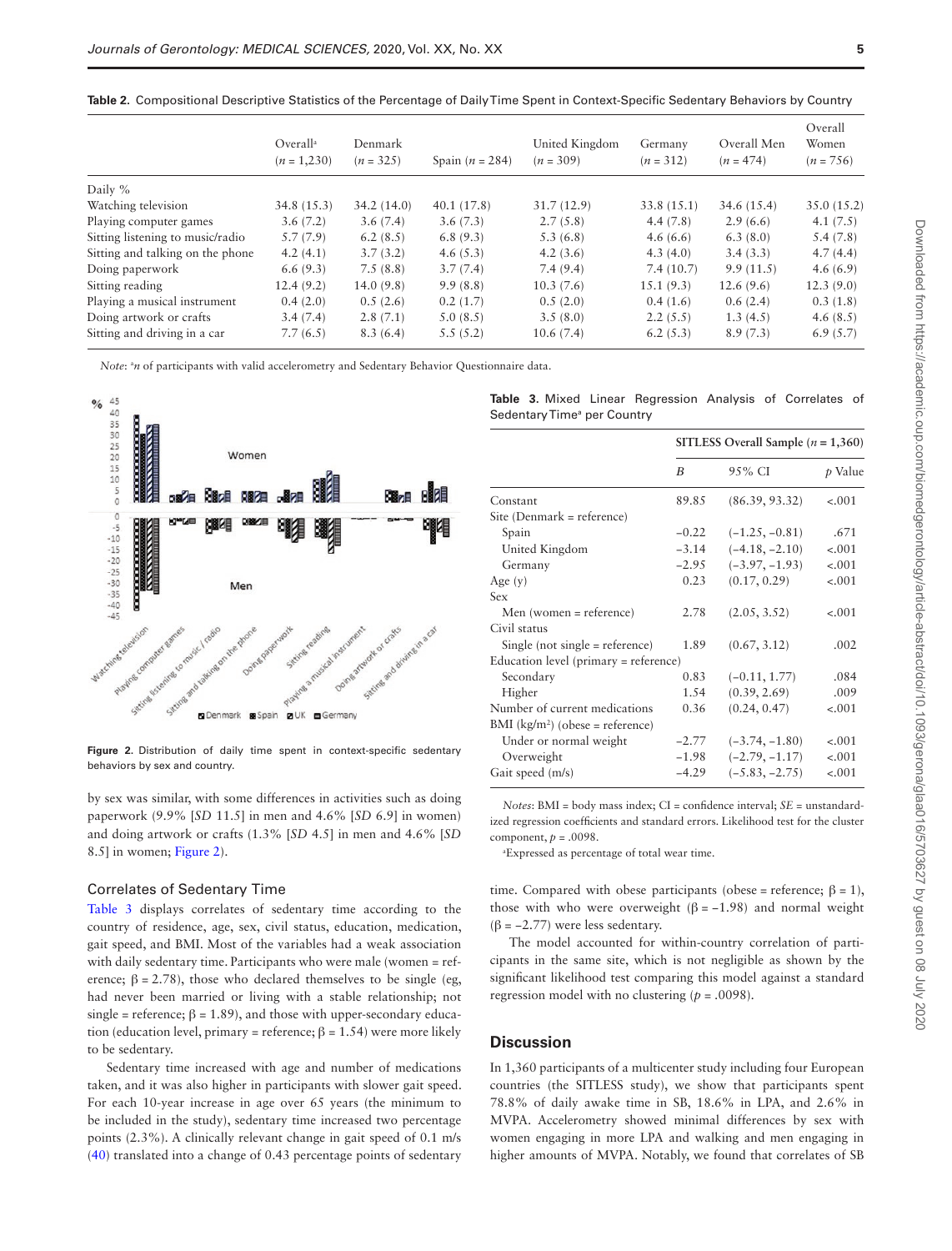were broadly similar in the four included countries except for a few minor differences, an observation that enables a relative general preventative strategy applicable to older adults in similar socioeconomic living conditions, irrespective of the country.

A recent study in a cohort of Dutch older adults showed that participants spent on average 65% of total wear time sedentary, 33% performing LPA, and 2% MVPA using the same tri-axial accelerometer worn at the hip ([16](#page-7-3)). The mean age in van Ballegooijen and colleagues' [\(16](#page-7-3)) study was younger compared with our study (70.7 [*SD* 8] years vs. 75.3 [*SD* 6.3] years), and this might partly explain the differences. Several studies have reported higher proportions of time spent being sedentary in older age groups using hip-worn accelerometers (41–43). However, the difference noted in daily time in SB and LPA in both studies might also be related to a lower health status reported by the SITLESS participants. In our study, women engaged in more LPA and walking and men engaged in higher amounts of MVPA, whereas daily SB was similar. Similarly, in a recent study, combined categories of SB and PA indicated that men were more often high sedentary and high physically active, whereas women were more often low sedentary and low physically active [\(16](#page-7-3)). These differences could be partly explained by traditional gender roles, where women may be in charge of household chores and thus engaging in LPA, and men being more sedentary at home and engaging in more organized and regimented PA.

In our study, as in previous literature [\(21\)](#page-7-5), the highest log-ratio variances all involved MVPA, which shows that time spent in MVPA is the least codependent with the other behaviors and might be unreliable. As shown in previous studies [\(44](#page-7-22)), environmental-, social-, and individual-level determinants for sedentary time are distinct from those linked to the adoption and maintenance of MVPA. As a result, novel intervention strategies that focus on reducing SB and increasing any intensity of PA by leveraging the surrounding environment (eg, home) as well as individual-level cues and habits of SB should be designed and tested [\(45](#page-7-23)).

The percentage of daily time spent in SB in older adults is concerning. A better understanding of the distribution of movement behavior across the awake-time span will benefit and inform the development of cost-effective public health interventions. Reducing sitting could potentially improve older adults' subjectively and objectively measured health status ([46,](#page-7-24)[47\)](#page-7-25) and well-being [\(48](#page-7-26)). Thus, focusing on ways to reduce sitting with nonsitting activities (eg, doing some activities that are usually completed in a seated position by standing up) may be a promising first step to address sedentary time among older adults.

Because LPA appears to makeup a larger proportion of the day compared with MVPA in older adults, replacing SB with LPA seems to be the second step to designing successful strategies to enhance movement without immediately increasing MVPA, which might not be feasible for some older adults. This may eventually lead to a progression to higher-intensity activities, if this is safe and appropriate for the individual. Thus, efforts that target SB as a means to increase LPA is a new behavioral leverage-point that could help us increase overall PA and induce health benefits within the population [\(45](#page-7-23)). A recent study using isotemporal substitution regression modeling to assess the relationship of replacing the amount of time spent in one activity for another showed that replacing 60 min/d of SB with 10 min/d of MVPA and 50 min/d of LPA was associated with significant improvements in physical function [\(49](#page-7-27)). However, there is little evidence to guide SB limiting strategies or LPA promotion activities for older adults ([50\)](#page-7-28).

Our study showed that the highest proportion of daily sedentary time was spent watching television (34.8%) and reading (12.4%), with a similar percentage among men and women. Time spent watching television has been related to increased odds for multimorbidity [\(51](#page-8-0)), and the risk for multiple chronic conditions has been previously investigated to be higher for those spending more time watching television ([52\)](#page-8-1). Being physically active (ie, spending  $\geq$  30 min/d of MVPA for at least 5 d/wk) has not only been beneficial for having reduced risk of multiple morbidities, but also helped to attenuate or eliminate the negative role of watching television [\(51\)](#page-8-0). However, mean MVPA in our older adults accounted for less than 2% of waking hours, highlighting the difficulty of acquiring such benefits in an older adult population and stressing the importance of reducing SB with LPA. Detrimental associations of SB while watching television with various health outcomes [\(53](#page-8-2)) may be due to the continuous nature of television viewing and its linked unhealthy behaviors such as eating snacks or smoking. Following our first step approach, breaking television time by simple means (eg, standing up during advertisement breaks and leaving remote control on TV which would require standing up to switch program) should be a key strategy to reduce the health impact of SB among older adults, and when done with a partner one could act as a reminder to the other.

Distribution of activities by sex, in general, showed some differences such as doing paperwork being more common in men and doing artwork or crafts being more common in women. Previous research has provided some insight into the type and context of SB and has shown that sitting activities, which older adults typically engage in, include watching television, reading, eating meals, using the computer and transport ([54\)](#page-8-3). A recent study showed that many sedentary activities are embedded in older adults' lives as part of their daily routines, meaning that they might be difficult to change [\(55](#page-8-4)). A small number of qualitative studies have begun to explore factors that influence older adults' SB. These studies suggest that older adults enjoy and recognize the physical, social, and mental benefits of some sitting community-based activities (eg, doing arts, crafts, and puzzles) [\(56](#page-8-5),[57](#page-8-6)), but view excessive sitting as unhealthy. However, older adults tend to report that many community activities are not only sedentary [\(56](#page-8-5)), but also lack the availability of information about community-based resources that lead them to sit more ([57\)](#page-8-6). A third step in the approach to engaging older adults in healthier lifestyles could be offering information about community-based activities using each country's existing primary prevention pathways (eg, primary health care professionals in Spain and the United Kingdom or preventive home visits in Denmark), ideally thought to engage both men and women according to their preferences, and searching for alternatives to perform such activities in a nonsitting position.

It would also be interesting to know when these context-specific SB activities take place during the day. One study using time-lapse cameras suggested that older adults often sit most in the afternoon and evening (compared with the morning), and when they are alone at home [\(58](#page-8-7)). Following our second and third-step approach, promising strategies may be to reduce television time mainly in the afternoon by first, supporting older adults to go out more and engage in community-based activities in local facilities and other resources (eg, community groups). Supporting older adults to remain socially active will not only support them to reduce SB, but might help enhance new social connections and reduce social isolation, which is associated with poor health ([59\)](#page-8-8).

In our study, being older, a man, single, taking more medications per day, and being obese and overweight were important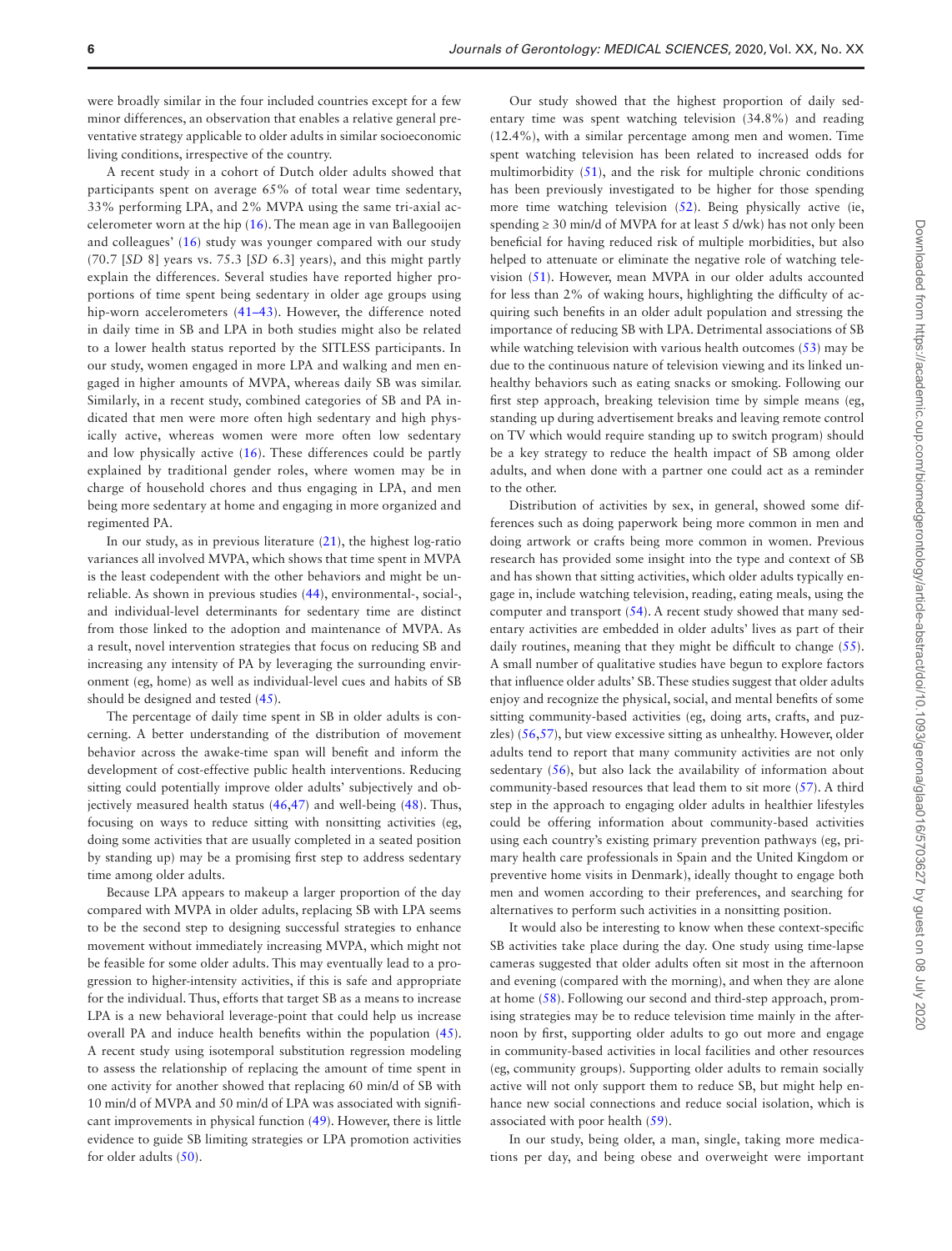correlates of higher levels of SB time. Recent studies showed that men, those who were older, and those with higher BMI were also found to be more sedentary [\(16,](#page-7-3)[28](#page-7-29)[,41,](#page-7-30)[42](#page-7-31)[,60](#page-8-9)). A previous study among Japanese older adults revealed living alone was significantly associated with prolonged television viewing time ([61\)](#page-8-10). Living with a partner was associated with more activity in participants younger than 80 years and in those with  $BMI \geq 27$  kg/  $m<sup>2</sup>$  in another study [\(28](#page-7-29)). The results from this and previous studies suggest the need for opportunities of focused intervention, highlighting the need to engage older adults in group-based community activities with those sharing a similar profile to themselves (eg, single or overweight).

SB was also higher in participants with slower gait speed in our study, similar to that reported in another study [\(16](#page-7-3)). SB shows a tendency to increase with frailty-related outcomes in the current literature such as age, loneliness, and mobility restrictions ([62\)](#page-8-11). Slowing gait may reflect both damaged systems and a high-energy cost of walking (63–65). Gait speed, age, and sex may offer the clinician tools for assessing expected survival to contribute to tailoring goals of care in older adults [\(66](#page-8-12)). German and Danish participants showed the slowest gait speed and German participants reported the highest number of medical conditions, probably due to the most common recruitment pathway in Germany that used invitation letters sent from health professionals targeting participants with major health needs. Once again, our fourth step is that these outcomes should be borne in mind when designing and prioritizing health-related interventions for older adults.

This study has not only several strengths but also limitations. It is the first study providing a comprehensive description of the composition of accelerometer-measured SB and PA time in a cohort of community-dwelling older adults from four European countries, combining self-reported information not available from accelerometry. However, as the accelerometer was not worn during the 24-hour period, we did not include sleep time in the compositional analysis, so that the movement composition was assessed as a proportion of wearing time, which may vary among participants. For the present study, we could only use a cross-sectional approach and therefore the temporal relationship between the investigated correlates and SB is unclear. The accelerometer presents some wellknown limitations to assess posture that could be overcome using an inclinometer (eg, time spent standing is likely to be classified as sedentary using an accelerometer). In addition, the representativeness for the different populations is difficult to estimate.

#### Conclusions

This sample of older adults from four European countries on average spent 78.8% of daily awake time in SB, 18.6% in LPA, and 2.6% in MVPA. Accelerometry showed minimal differences by sex with women engaging in more LPA and walking and men engaging in higher amounts of MVPA. The highest proportion of self-reported daily sedentary time was spent watching television and reading. Notably, the distribution of context-specific sedentary activities by country and sex showed only minor differences. Being older, a man, single, taking more medications per day, being obese and overweight, and having a slower gait speed were important correlates of more sedentary time. A clinically relevant change in gait speed can decrease almost 0.45 percentage points of sedentary time. With an ever aging European population, the high amount of SB of our participants emphasizes the need to encourage older adults to reduce sitting time with nonsitting activities.

#### **Supplementary Material**

Supplementary data are available at *The Journals of Gerontology, Series A: Biological Sciences and Medical Sciences* online.

## **Funding**

This work was supported by the European Union program Horizon 2020 (H2020-Grant 634270).

#### **Acknowledgments**

The named authors present the study on behalf of the SITLESS Group: Laura Coll-Planas (PI), Maria Giné-Garriga, Àlex Domingo, Marta Roqué, Antoni Salvà, Míriam Guerra, Carme Martín-Borràs, Javier Jerez-Roig, Oriol Sansano-Nadal, Marta Santiago, Kelly Ferry, Manel Font, Ana Claudia Farche, Paolo Caserotti, Mathias Skjødt, Mark A. Tully, Frank Kee, Jason J. Wilson, Nicole E. Blackburn, Ilona McMullan, Michael Denkinger, Dietrich Rothenbacher, Katharina Wirth, Dhayana Dallmeier, Emma McIntosh, Manuela Deidda, Guillaume Lefebvre, and Denise González.

# **Conflict of Interest**

None reported.

#### **References**

- <span id="page-6-0"></span>1. Tremblay MS, Aubert S, Barnes JD, et al.; SBRN Terminology Consensus Project Participants. Sedentary Behavior Research Network (SBRN)— Terminology Consensus Project process and outcome. *Int J Behav Nutr Phys Act*. 2017;14:75. doi:[10.1186/s12966-017-0525-8](https://doi.org/10.1186/s12966-017-0525-8)
- <span id="page-6-1"></span>2. Kim Y, Lee E. The association between elderly people's sedentary behaviors and their health-related quality of life: focusing on comparing the young-old and the old-old. *Health Qual Life Outcomes*. 2019;17:131. doi[:10.1186/s12955-019-1191-0](https://doi.org/10.1186/s12955-019-1191-0)
- <span id="page-6-2"></span>3. Kim J, Im J-S, Choi Y-H. Objectively measured sedentary behavior and moderate-to-vigorous physical activity on the health-related quality of life in US adults: the National Health and Nutrition Examination Survey 2003– 2006. *Qual Life Res*. 2017;26:1315–1326. doi[:10.1007/s11136-016-1451-y](https://doi.org/10.1007/s11136-016-1451-y)
- <span id="page-6-3"></span>4. Heron L, O'Neill C, McAneney H, Kee F, Tully MA. Direct healthcare costs of sedentary behaviour in the UK. *J Epidemiol Community Health*. 2019;73:625–629. doi[:10.1136/jech-2018-211758](https://doi.org/10.1136/jech-2018-211758)
- <span id="page-6-4"></span>5. Gennuso KP, Gangnon RE, Matthews CE, Thraen-Borowski KM, Colbert LH. Sedentary behavior, physical activity, and markers of health in older adults. *Med Sci Sports Exerc*. 2013;45:1493–1500. doi[:10.1249/](https://doi.org/10.1249/MSS.0b013e318288a1e5) [MSS.0b013e318288a1e5](https://doi.org/10.1249/MSS.0b013e318288a1e5)
- <span id="page-6-5"></span>6. Matthews CE, George SM, Moore SC, et al. Amount of time spent in sedentary behaviors and cause-specific mortality in US adults. *Am J Clin Nutr*. 2012;95:437–445. doi[:10.3945/ajcn.111.019620](https://doi.org/10.3945/ajcn.111.019620)
- <span id="page-6-6"></span>7. Maher C, Olds T, Mire E, Katzmarzyk PT. Reconsidering the sedentary behaviour paradigm. *PLoS One*. 2014;9:e86403. doi:[10.1371/journal.](https://doi.org/10.1371/journal.pone.0086403) [pone.0086403](https://doi.org/10.1371/journal.pone.0086403)
- <span id="page-6-7"></span>8. Thorp AA, Owen N, Neuhaus M, Dunstan DW. Sedentary behaviors and subsequent health outcomes in adults a systematic review of longitudinal studies, 1996-2011. *Am J Prev Med*. 2011;41:207–215. doi:[10.1016/j.](https://doi.org/10.1016/j.amepre.2011.05.004) [amepre.2011.05.004](https://doi.org/10.1016/j.amepre.2011.05.004)
- <span id="page-6-8"></span>9. Harvey JA, Chastin SF, Skelton DA. How sedentary are older people? A systematic review of the amount of sedentary behavior. *J Aging Phys Act*. 2015;23:471–487. doi[:10.1123/japa.2014-0164](https://doi.org/10.1123/japa.2014-0164)
- 10. Biswas A, Oh PI, Faulkner GE, et al. Sedentary time and its association with risk for disease incidence, mortality, and hospitalization in adults a systematic review and meta-analysis. *Ann Intern Med*. 2015;162:123– 132. doi:[10.7326/M14-1651](https://doi.org/10.7326/M14-1651)
- 11. Rezende LFM de, Rey-López JP, Matsudo VKR, Luiz O do C. Sedentary behavior and health outcomes among older adults: a systematic review. *BMC Public Health*. 2014;14:333. doi[:10.1186/1471-2458-14-333](https://doi.org/10.1186/1471-2458-14-333)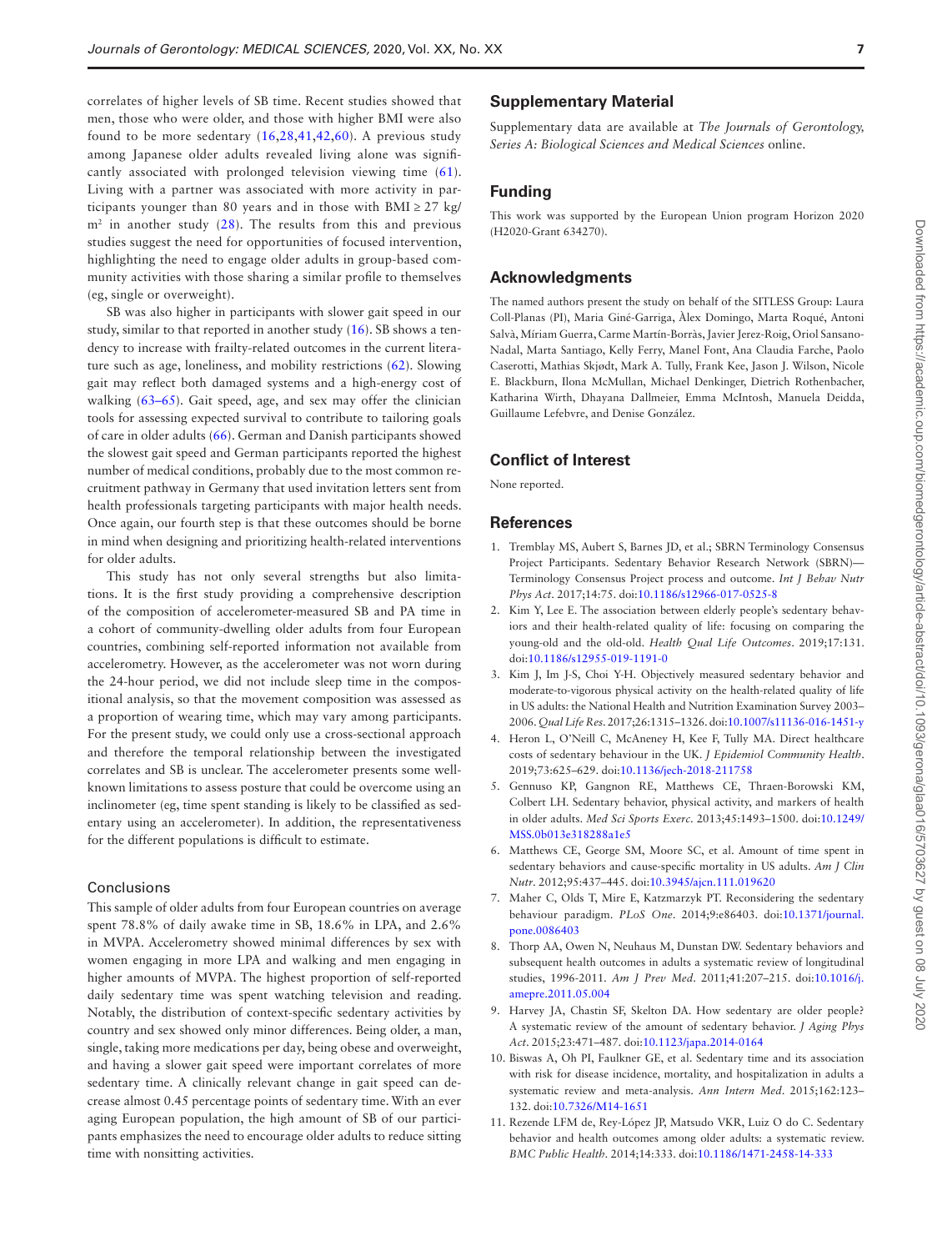- 12. Wullems JA, Verschueren SM, Degens H, Morse CI, Onambélé GL. A review of the assessment and prevalence of sedentarism in older adults, its physiology/health impact and non-exercise mobility counter-measures. *Biogerontology*. 2016;17:547–565. doi[:10.1007/s10522-016-9640-1](https://doi.org/10.1007/s10522-016-9640-1)
- <span id="page-7-0"></span>13. Celis-Morales CA, Perez-Bravo F, Ibañez L, Salas C, Bailey ME, Gill JM. Objective vs. self-reported physical activity and sedentary time: effects of measurement method on relationships with risk biomarkers. *PLoS One*. 2012;7:e36345. doi:[10.1371/journal.pone.0036345](https://doi.org/10.1371/journal.pone.0036345)
- <span id="page-7-1"></span>14. Ensrud KE, Blackwell TL, Cauley JA, et al.; Osteoporotic Fractures in Men Study Group. Objective measures of activity level and mortality in older men. *J Am Geriatr Soc*. 2014;62:2079–2087. doi:[10.1111/jgs.13101](https://doi.org/10.1111/jgs.13101)
- <span id="page-7-2"></span>15. World Health Organization. *Global Recommendations on Physical Activity for Health*. Geneva, Switzerland: World Health Organization; 2010.
- <span id="page-7-3"></span>16. van Ballegooijen AJ, van der Ploeg HP, Visser M. Daily sedentary time and physical activity as assessed by accelerometry and their correlates in older adults. *Eur Rev Aging Phys Act*. 2019;16:3. doi[:10.1186/](https://doi.org/10.1186/s11556-019-0210-9) [s11556-019-0210-9](https://doi.org/10.1186/s11556-019-0210-9)
- <span id="page-7-4"></span>17. Physical Activity Guidelines Committee. *Physical Activity Guidelines Committee Report*. Washington, DC: U.S. Department of Health and Human Services; 2008. [www.health.gov/paguidelines/report](http://www.health.gov/paguidelines/report).
- 18. U.S. Department of Health and Human Services. *Physical Activity Guidelines for Americans*. 2nd ed. Washington, DC: U.S. Department of Health and Human Services; 2018.
- 19. Füzéki E, Engeroff T, Banzer W. Health benefits of light-intensity physical activity: a systematic review of accelerometer data of the National Health and Nutrition Examination Survey (NHANES). *Sports Med*. 2017;47:1769–1793. doi:[10.1007/s40279-017-0724-0](https://doi.org/10.1007/s40279-017-0724-0)
- 20. LaCroix AZ, Bellettiere J, Rillamas-Sun E, et al.; Women's Health Initiative (WHI). Association of light physical activity measured by accelerometry and incidence of coronary heart disease and cardiovascular disease in older women. *JAMA Netw Open*. 2019;2:e190419. doi[:10.1001/](https://doi.org/10.1001/jamanetworkopen.2019.0419) [jamanetworkopen.2019.0419](https://doi.org/10.1001/jamanetworkopen.2019.0419)
- <span id="page-7-5"></span>21. Chastin SF, Palarea-Albaladejo J, Dontje ML, Skelton DA. Combined effects of time spent in physical activity, sedentary behaviors and sleep on obesity and cardio-metabolic health markers: a novel compositional data analysis approach. *PLoS One*. 2015;10:e0139984. doi[:10.1371/journal.pone.0139984](https://doi.org/10.1371/journal.pone.0139984)
- <span id="page-7-6"></span>22. Caspersen CJ, Powell KE, Christenson GM. Physical activity, exercise, and physical fitness: definitions and distinctions for health-related research. *Public Health Rep*. 1985;100:126–131. PMID: 3920711.
- <span id="page-7-7"></span>23. McPhee JS, French DP, Jackson D, Nazroo J, Pendleton N, Degens H. Physical activity in older age: perspectives for healthy ageing and frailty. *Biogerontology*. 2016;17:567–580. doi[:10.1007/s10522-016-9641-0](https://doi.org/10.1007/s10522-016-9641-0)
- <span id="page-7-8"></span>24. Tam-Seto L, Weir P, Dogra S. Factors influencing sedentary behaviour in older adults: an ecological approach. *AIMS Public Health*. 2016;3:555– 572. doi:[10.3934/publichealth.2016.3.555](https://doi.org/10.3934/publichealth.2016.3.555)
- <span id="page-7-9"></span>25. Copeland JL, Ashe MC, Biddle SJ, et al. Sedentary time in older adults: a critical review of measurement, associations with health, and interventions. *Br J Sports Med*. 2017;51:1539. doi:[10.1136/bjsports-2016-097210](https://doi.org/10.1136/bjsports-2016-097210)
- <span id="page-7-10"></span>26. Owen N, Sugiyama T, Eakin EE, Gardiner PA, Tremblay MS, Sallis JF. Adults' sedentary behavior determinants and interventions. *Am J Prev Med*. 2011;41:189–196. doi[:10.1016/j.amepre.2011.05.013](https://doi.org/10.1016/j.amepre.2011.05.013)
- 27. Chastin SF, Buck C, Freiberger E, et al.; DEDIPAC Consortium. Systematic literature review of determinants of sedentary behaviour in older adults: a DEDIPAC study. *Int J Behav Nutr Phys Act*. 2015;12:127. doi[:10.1186/](https://doi.org/10.1186/s12966-015-0292-3) [s12966-015-0292-3](https://doi.org/10.1186/s12966-015-0292-3)
- <span id="page-7-29"></span>28. Koolhaas CM, van Rooij FJA, Schoufour JD, et al. Objective measures of activity in the elderly: distribution and associations with demographic and health factors. *J Am Med Dir Assoc*. 2017;18:838–847. doi:[10.1016/j.](https://doi.org/10.1016/j.jamda.2017.04.017) [jamda.2017.04.017](https://doi.org/10.1016/j.jamda.2017.04.017)
- 29. Viken H, Aspvik NP, Ingebrigtsen JE, Zisko N, Wisløff U, Stensvold D. Correlates of objectively measured physical activity among Norwegian older adults: the Generation 100 Study. *J Aging Phys Act*. 2016;24:369– 375. doi:[10.1123/japa.2015-0148](https://doi.org/10.1123/japa.2015-0148)
- <span id="page-7-11"></span>30. Guralnik JM, Ferrucci L, Simonsick EM, Salive ME, Wallace RB. Lowerextremity function in persons over the age of 70 years as a predictor of subsequent disability. *N Engl J Med*. 1995;332:556–561. doi[:10.1056/](https://doi.org/10.1056/NEJM199503023320902) [NEJM199503023320902](https://doi.org/10.1056/NEJM199503023320902)
- <span id="page-7-12"></span>31. Ku P-W, Steptoe A, Liao Y, Hsueh M-C, Chen L-J. A threshold of objectively-assessed daily sedentary time for all-cause mortality in older adults: a meta-regression of prospective cohort studies. *J Clin Med*. 2019;8:564. doi:[10.3390/jcm8040564](https://doi.org/10.3390/jcm8040564)
- <span id="page-7-13"></span>32. Giné-Garriga M, Coll-Planas L, Guerra M, et al. The SITLESS project: exercise referral schemes enhanced by self-management strategies to battle sedentary behaviour in older adults: study protocol for a randomised controlled trial. *Trials*. 2017;18:221. doi[:10.1186/s13063-017-1956-x](https://doi.org/10.1186/s13063-017-1956-x)
- <span id="page-7-14"></span>33. Rosenberg DE, Norman GJ, Wagner N, Patrick K, Calfas KJ, Sallis JF. Reliability and validity of the Sedentary Behavior Questionnaire (SBQ) for adults. *J Phys Act Health*. 2010;7:697–705. doi[:10.1123/jpah.7.6.697](https://doi.org/10.1123/jpah.7.6.697)
- <span id="page-7-15"></span>34. Migueles JH, Cadenas-Sanchez C, Ekelund U, et al. Accelerometer data collection and processing criteria to assess physical activity and other outcomes: a systematic review and practical considerations. *Sports Med*. 2017;47:1821–1845. doi:[10.1007/s40279-017-0716-0](https://doi.org/10.1007/s40279-017-0716-0)
- <span id="page-7-16"></span>35. Choi L, Liu Z, Matthews CE, Buchowski MS. Validation of accelerometer wear and nonwear time classification algorithm. *Med Sci Sports Exerc*. 2011;43:357–364. doi[:10.1249/MSS.0b013e3181ed61a3](https://doi.org/10.1249/MSS.0b013e3181ed61a3)
- <span id="page-7-17"></span>36. Hirshkowitz M, Whiton K, Albert SM, et al. National Sleep Foundation's sleep time duration recommendations: methodology and results summary. *Sleep Health*. 2015;1:40–43. doi[:10.1016/j.sleh.2014.12.010](https://doi.org/10.1016/j.sleh.2014.12.010)
- <span id="page-7-18"></span>37. Troiano RP, Berrigan D, Dodd KW, Mâsse LC, Tilert T, McDowell M. Physical activity in the United States measured by accelerometer. *Med Sci Sports Exerc*. 2008;40:181–188. doi[:10.1249/mss.0b013e31815a51b3](https://doi.org/10.1249/mss.0b013e31815a51b3)
- <span id="page-7-19"></span>38. Byrom B, Rowe DA. Measuring free-living physical activity in COPD patients: deriving methodology standards for clinical trials through a review of research studies. *Contemp Clin Trials*. 2016;47:172–184. doi:[10.1016/j.](https://doi.org/10.1016/j.cct.2016.01.006) [cct.2016.01.006](https://doi.org/10.1016/j.cct.2016.01.006)
- <span id="page-7-20"></span>39. Comas M, Thió-Henestrosa S. *CoDaPack 2.0: A Stand-Alone, Multiplatform Compositional Software*. Spain: Universitat de Girona.
- <span id="page-7-21"></span>40. Miller ME, Magaziner J, Marsh AP, et al.; LIFE Investigators. Gait speed and mobility disability: revisiting meaningful levels in diverse clinical populations. *J Am Geriatr Soc*. 2018;66:954–961. doi:[10.1111/jgs.15331](https://doi.org/10.1111/jgs.15331)
- <span id="page-7-30"></span>41. Arnardottir NY, Koster A, Van Domelen DR, et al. Objective measurements of daily physical activity patterns and sedentary behaviour in older adults: Age, Gene/Environment Susceptibility-Reykjavik Study. *Age Ageing*. 2013;42:222–229. doi:[10.1093/ageing/afs160](https://doi.org/10.1093/ageing/afs160)
- <span id="page-7-31"></span>42. Berkemeyer K, Wijndaele K, White T, et al. The descriptive epidemiology of accelerometer-measured physical activity in older adults. *Int J Behav Nutr Phys Act*. 2016;13:2. doi:[10.1186/s12966-015-0316-z](https://doi.org/10.1186/s12966-015-0316-z)
- 43. Davis MG, Fox KR, Hillsdon M, Sharp DJ, Coulson JC, Thompson JL. Objectively measured physical activity in a diverse sample of older urban UK adults. *Med Sci Sports Exerc*. 2011;43:647–654. doi[:10.1249/](https://doi.org/10.1249/MSS.0b013e3181f36196) [MSS.0b013e3181f36196](https://doi.org/10.1249/MSS.0b013e3181f36196)
- <span id="page-7-22"></span>44. Koohsari MJ, Sugiyama T, Sahlqvist S, Mavoa S, Hadgraft N, Owen N. Neighborhood environmental attributes and adults' sedentary behaviors: review and research agenda. *Prev Med*. 2015;77:141–149. doi:[10.1016/j.](https://doi.org/10.1016/j.ypmed.2015.05.027) [ypmed.2015.05.027](https://doi.org/10.1016/j.ypmed.2015.05.027)
- <span id="page-7-23"></span>45. Keadle SK, Conroy DE, Buman MP, Dunstan DW, Matthews CE. Targeting reductions in sitting time to increase physical activity and improve health. *Med Sci Sports Exerc*. 2017;49:1572–1582. doi[:10.1249/](https://doi.org/10.1249/MSS.0000000000001257) [MSS.0000000000001257](https://doi.org/10.1249/MSS.0000000000001257)
- <span id="page-7-24"></span>46. Dogra S, Ashe MC, Biddle SJH, et al. Sedentary time in older men and women: an international consensus statement and research priorities. *Br J Sports Med*. 2017;51:1526–1532. doi[:10.1136/bjsports-2016-097209](https://doi.org/10.1136/bjsports-2016-097209)
- <span id="page-7-25"></span>47. Wilson JJ, Blackburn NE, O'Reilly R, Kee F, Caserotti P, Tully MA. Association of objective sedentary behaviour and self-rated health in English older adults. *BMC Res Notes*. 2019;12:12. doi:[10.1186/s13104-019-4050-5](https://doi.org/10.1186/s13104-019-4050-5)
- <span id="page-7-26"></span>48. Ellingson LD, Meyer JD, Shook RP, et al. Changes in sedentary time are associated with changes in mental wellbeing over 1 year in young adults. *Prev Med Rep*. 2018;11:274–281. doi:[10.1016/j.pmedr.2018.07.013](https://doi.org/10.1016/j.pmedr.2018.07.013)
- <span id="page-7-27"></span>49. Lerma NL, Cho CC, Swartz AM, Miller NE, Keenan KG, Strath SJ. Isotemporal substitution of sedentary behavior and physical activity on function. *Med Sci Sports Exerc*. 2018;50:792–800. doi[:10.1249/](https://doi.org/10.1249/MSS.0000000000001491) [MSS.0000000000001491](https://doi.org/10.1249/MSS.0000000000001491)
- <span id="page-7-28"></span>50. Aunger JA, Doody P, Greig CA. Interventions targeting sedentary behavior in non-working older adults: a systematic review. *Maturitas*. 2018;116:89–99. doi[:10.1016/j.maturitas.2018.08.002](https://doi.org/10.1016/j.maturitas.2018.08.002)